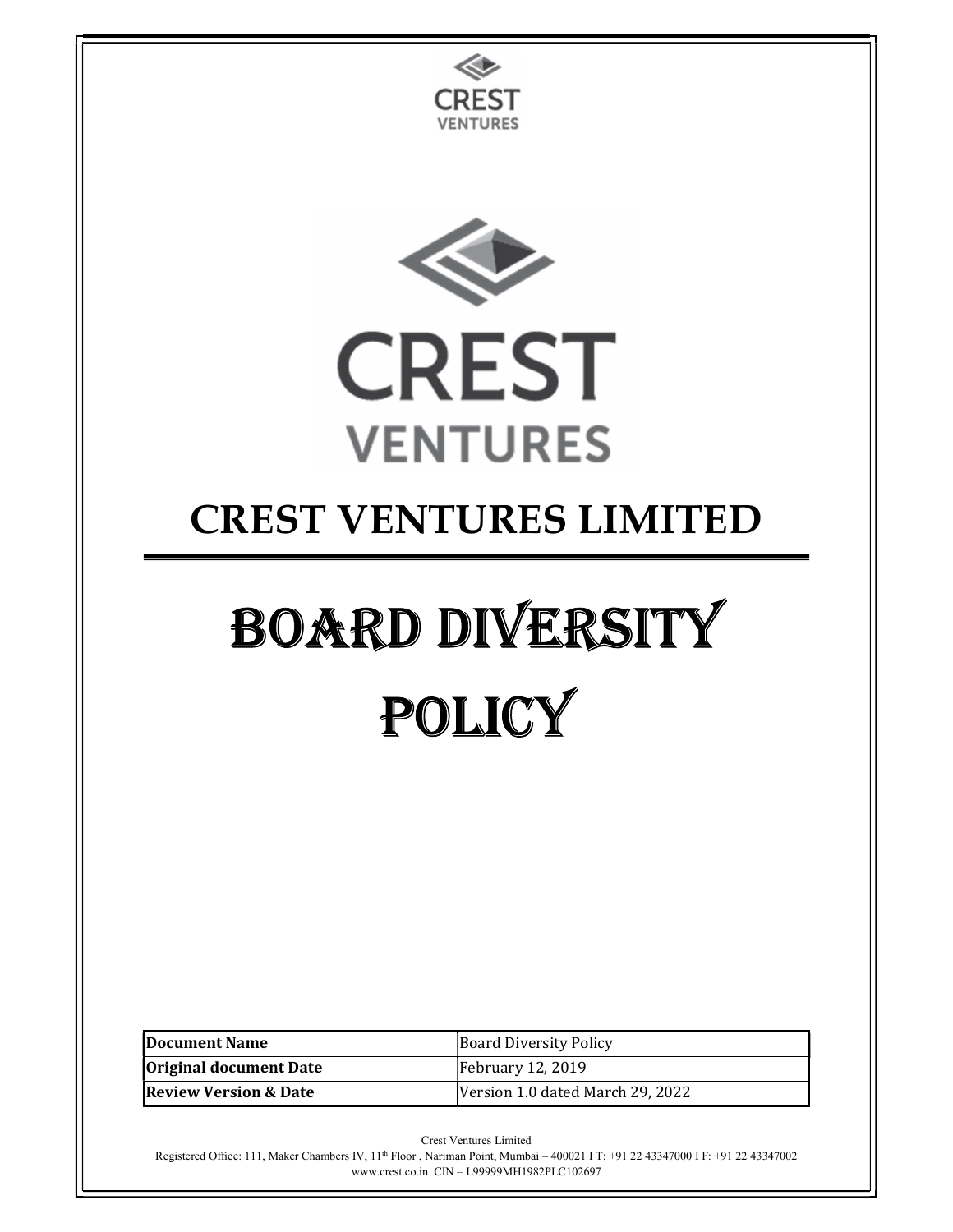

**☆ Contents ☆** 

- 1. Introduction
- 2. Scope
- 3. Purpose
- 4. Objective
- 5. Nomination and Appointment
- 6. Monitoring, Tracking and Reporting
- 7. Amendments and Updations
- 8. Interpretation

Crest Ventures Limited Registered Office: 111, Maker Chambers IV, 11th Floor , Nariman Point, Mumbai – 400021 I T: +91 22 43347000 I F: +91 22 43347002 www.crest.co.in CIN – L99999MH1982PLC102697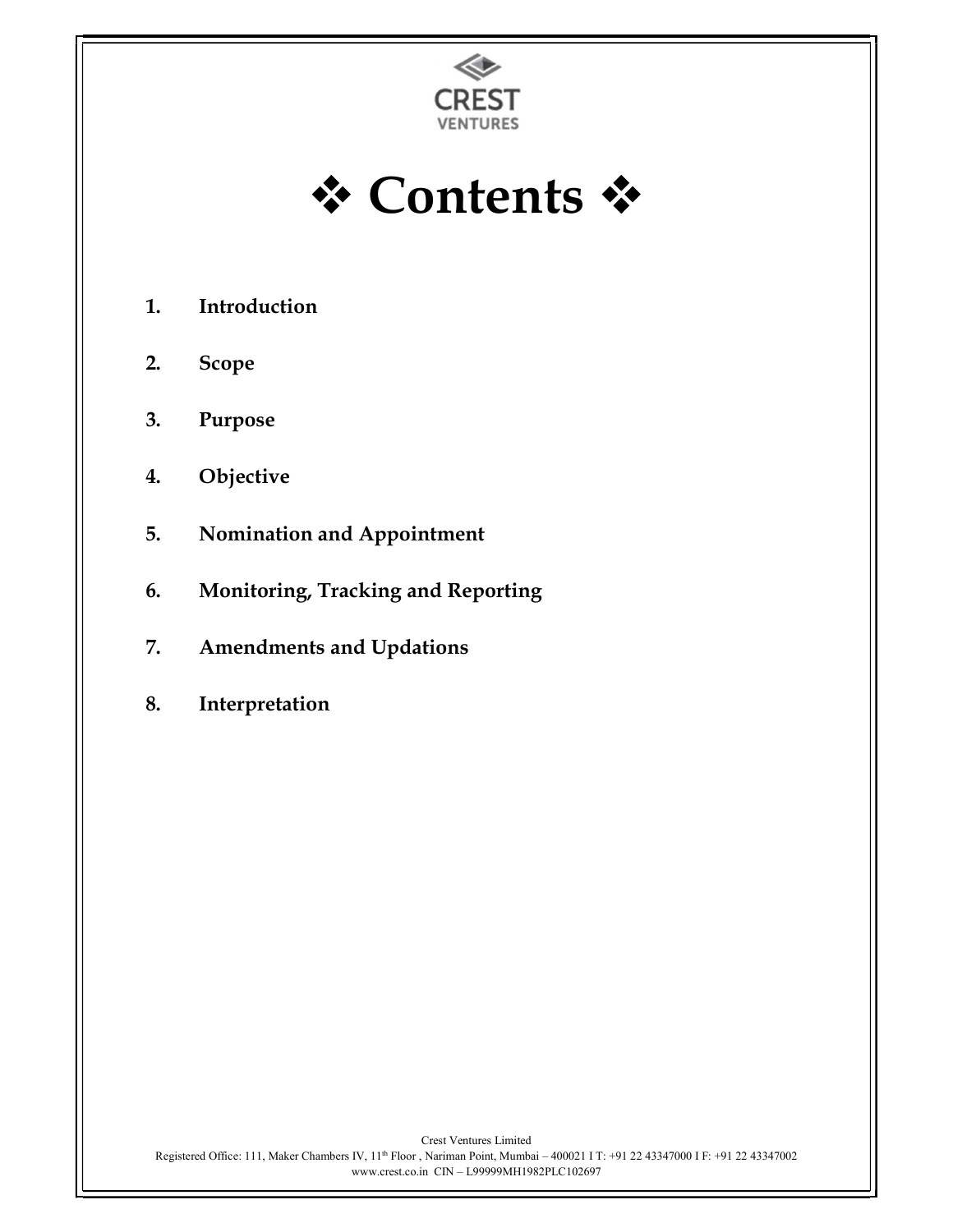

# Board diversity Policy

## 1. INTRODUCTION:

The Board of Directors ("Board") of Crest Ventures Limited ("Company") has decided to consider and formulate a policy on diversity of the composition of the Board by the name of Board Diversity Policy ("Policy"). The Policy sets out the approach to have a diversity on the Board of the Company in terms of thought, experience, knowledge, perspective and gender in the Board, based on the applicable laws, rules and regulations applicable to the Company.

## 2. SCOPE:

This Policy applies to the Board. It does not apply to the employees generally.

## 3. PURPOSE:

This policy is largely framed to address the importance of a diverse Board in harnessing the unique and individual skills and experiences of the members in a way that collectively benefits the organization and business as a whole. The basic essence of the Policy is to provide a framework for leveraging on the differences in thought, perspective, knowledge, skill, regional and industry experience, cultural and geographical background, age, ethnicity, race and gender, offering a broad range of perspectives that will ensure that Crest maintains its competitive advantage.

## 4. OBJECTIVE:

The Company believes that a diverse Board will contribute to the achievement of its strategic and commercial objectives, including to:

- a) Enhance quality and responsible decisions making capability and ensure better business performance;
- b) Encourage diversity of perspectives thereby fuel creativity and innovation;
- c) Complement and expand the skills, knowledge and experience of the Board as a whole;
- d) Make Corporate Governance more effective.

## 5. NOMINATION AND APPOINTMENT:

The Nomination and Remuneration Committee ("Committee") of the Board shall be responsible for:

- a) Reviewing and assessing the composition and performance of the Board.
- b) Identify appropriate qualified personnel to occupy Board position.

Crest Ventures Limited Registered Office: 111, Maker Chambers IV, 11th Floor , Nariman Point, Mumbai – 400021 I T: +91 22 43347000 I F: +91 22 43347002 www.crest.co.in CIN – L99999MH1982PLC102697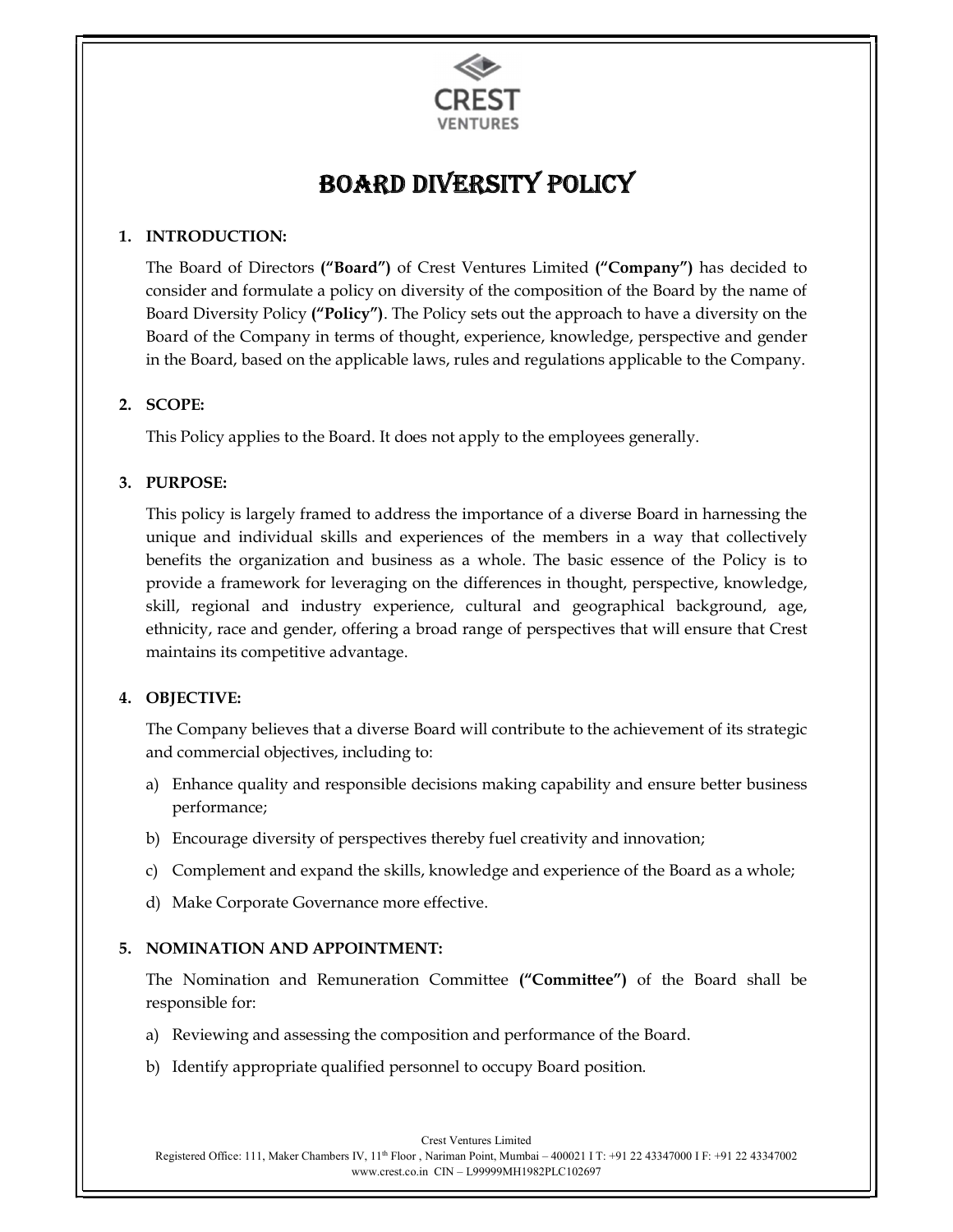

- c) Suggest appropriate expertise and diversity required based on future projected activities of the Company.
- d) Managing the process of recruiting new member to the Board, defining requisite skills and expertise and make recommendations to the Board.
- e) Ensuring that selection process is formal and thorough and non-discriminatory.
- f) Review and report any changes in relation to the diversity of the Board.

While all appointments to the Board will continue to be made on merit, the Committee will consider the benefits of diversity (including but not limited to the attributes listed above) in identifying and recommending persons for the Board membership, as well as in evaluating the Board and its individual members.

The Committee shall also review the Board composition in terms of the size of the Board, the composition of executive and non-executive directors and the composition of independent directors, each of which shall be in accordance with the requirements of the Articles of Association of the Company, the Companies Act, 2013, the Securities and Exchange Board of India (Listing Obligations and Disclosure Requirements) Regulations, 2015 ("SEBI Regulation") and other statutory/regulatory/contractual obligations of Crest.

#### 6. MONITORING, TRACKING AND REPORTING:

The effective implementation of this Policy requires that shareholders are able to judge for themselves whether the Board as constituted is adequately diverse. To this end, Crest shall provide sufficient information about this policy to its shareholders, and provide information regarding the composition of the Board, the areas of expertise of each director and their qualification/characteristics etc. The necessary disclosures about the policy and other details should be made as per the requirements of the SEBI Regulation and Companies Act, 2013. The policy shall be made available on the website of the Company.

#### 7. AMENDMENTS AND UPDATIONS:

The Committee will conduct and annual review of the Policy (including a review of the effectiveness of the Policy), discuss any changes with the Board and ensure that the revisions to the Policy are approved by the Board.

#### 8. INTERPRETATION:

Any words used in this policy but not defined herein shall have the same meaning ascribed to it in the Articles of Association of the Company and /or the Companies Act, 2013 or Rules made thereunder.